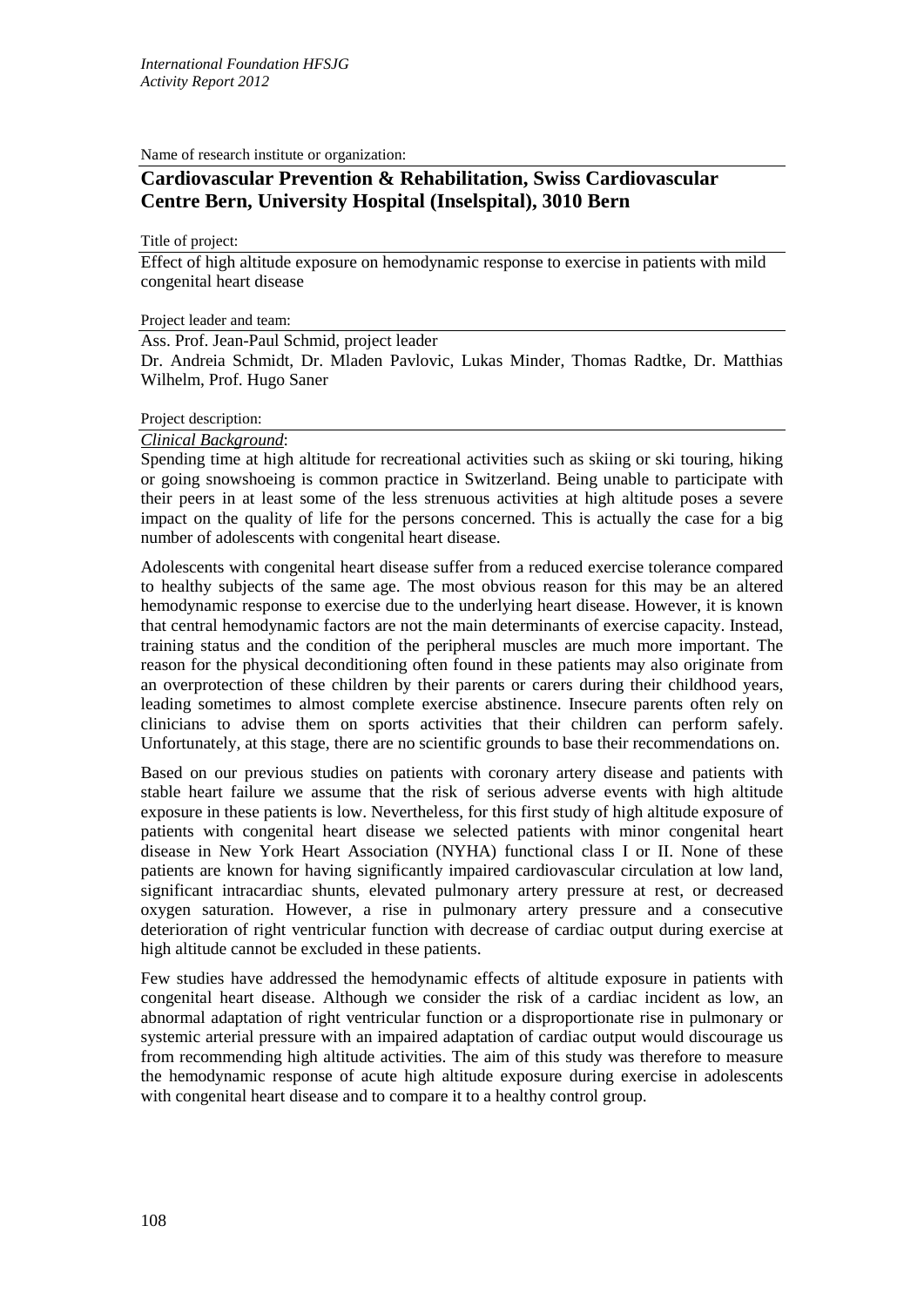## *Trial population*:

We included 16 adolescents with congenital heart disease (56% male, mean age 14.6 years) recruited at the Swiss Cardiovascular Centre Bern, University Hospital Bern, and 21 healthy age-matched adolescents (62% male, mean age 14.8 years) from a local school.

## *Research aim and hypothesis*:

The aims of the study were to test the hemodynamic response (cardiac output) of a steady state exercise at high altitude (3454 m) in adolescents with congenital heart disease and to measure the influence of high altitude on single components of cardio-pulmonary response during a maximal exercise stress test.

We hypothesized that high altitude exposure of adolescents with congenital heart disease may be associated with a deterioration of right ventricular function during exercise and hence a decrease of cardiac output compared with healthy controls.



*Fig. 1: Technical equipment at the Jungfraujoch: from left to right: echocardio- graphy equipment, ergometer with set-up for inert gas rebreathing measurement (balloon mounted to the mouth piece) and cart with gas analyser (Innocor®) and monitor.* 

# *Trial design*:

Baseline testing was performed at the Cardiovascular Prevention and Rehabilitation Centre at the University Hospital in Bern (altitude 540 m), and included echocardiography, cardiopulmonary exercise stress testing on a cycle ergometer, pulmonary function testing, measure of cardiac output during a submaximal steady state exercise test by the non-invasive inert gas rebreathing method (Innocor®) and a 24h ECG recording. Within a time period of ten weeks the same tests were performed on the Jungfraujoch (altitude 3454 m) in groups of three to five adolescents on a single day. Testing required approximately 2-3 hours and the subjects had an additional two hours for their own recreation on the Jungfraujoch.

## *Results*:

Table 1 shows the hemodynamic response during a symptom limited exercise stress test at 540 m above sea level and at high altitude (3454m) among grown-up congenital heart disease (GUCH) patients in comparison with the healthy control group. Although the heart disease of the GUCH patients was only minor, their exercise capacity was significantly lower. This was also reflected by a lower heart rate and lower ventilation during maximal exercise at low land. However at high altitude, these differences were not significant anymore, indicating the good tolerance of hypoxia in this patient population.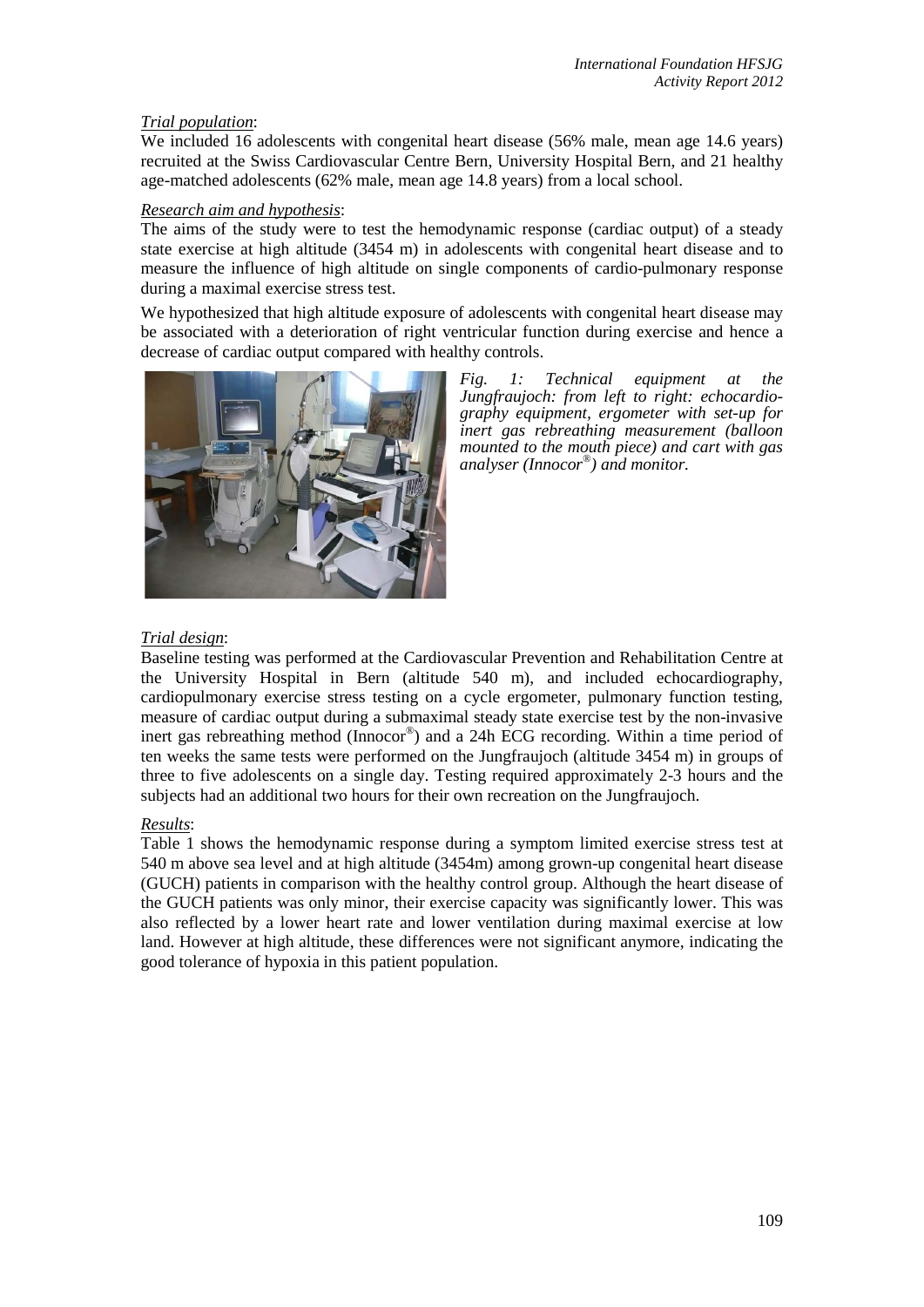|                                        | Bern (540m)      |                  |               | Jungfraujoch (3454m) |                  |               |
|----------------------------------------|------------------|------------------|---------------|----------------------|------------------|---------------|
| Exercise parameters                    | Healthy          | <b>GUCH</b>      | $p-$<br>value | Healthy              | <b>GUCH</b>      | $p-$<br>value |
| Systolic BP, mmHg                      | $109.6 \pm 7.6$  | $113.1 \pm 16.1$ | .514          | $113.2 \pm 7.6$      | $116.8 \pm 15.6$ | .254          |
| Diastolic BP, mmHg                     | $56.3 \pm 5.4$   | $58.0 \pm 5.9$   | .338          | $60.3 \pm 6.3$       | $60.5 \pm 8.3$   | .964          |
| Hear rate at rest, 1/min.              | $67.5 \pm 9.3$   | $64.6 \pm 7.9$   | .369          | $79.0 \pm 15.4$      | $80.2 \pm 8.8$   | .293          |
| Exercise capacity, Watt                | $199.7 \pm 39.3$ | $164.1 \pm 52.2$ | .009          | $157.9 + 40.4$       | $144.1 \pm 41.8$ | .752          |
| Max. heart rate, 1/min.                | $188.8 \pm 10.4$ | $179.4 \pm 13.1$ | .039          | $189.6 \pm 8.8$      | $185.3 \pm 11.2$ | .198          |
| $O_2$ saturation at rest, %            | $97.0 \pm 1.0$   | $96.9 \pm 1.0$   | .883          | $91.6 \pm 1.5$       | $90.8 \pm 0.9$   | .213          |
| $O2$ saturation at max.<br>exercise, % | $95.6 \pm 0.8$   | $94.8 \pm 1.3$   | .044          | $83.9 \pm 2.5$       | $82.7 + 2.0$     | .345          |
| Peak $O_2$ uptake,<br>ml/kg/min.       | $43.7 \pm 7.5$   | $40.2 + 9.2$     | .262          | $35.4 \pm 6.7$       | $35.9 \pm 6.7$   | .538          |
| $O2$ uptake at VT                      | $21.9 \pm 5.2$   | $21.8 + 8.9$     | .459          | $18.2 \pm 7.7$       | $17.8 + 7.8$     | 1.0           |
| Max. ventilation, l/min.               | $92.8 \pm 22.9$  | $75.4 \pm 18.7$  | .018          | $89.4 \pm 27.3$      | $82.9 \pm 15.3$  | .702          |
| VE/VCO <sub>2</sub> slope              | $28.0 \pm 3.5$   | $28.7 \pm 3.0$   | .440          | $36.6 \pm 4.9$       | $36.2 \pm 4.3$   | 1.0           |

*Table 1: Cardiopulmonary exercise parameters of a symptom limited exercise stress test on a bicycle ergometer at low land (540m) and at the Jungfraujoch (3454m). P-value indicates differences between the groups.*

*BP: blood pressure; GUCH: grown-up congenital heart disease; VE/VCO<sub>2</sub> <i>slope: ventilatory efficiency; VT: ventilatory (1st lactate) threshold.*



*Fig. 2: Patient during a steady state exercise test for cardiac output measurement by inert gas rebreathing technique. The upper screen shows heart rate and rhythm, the lower screen depicts O2-uptake and CO2 production (blue and red trace respectively).* 

The hemodynamic response to a submaximal steady state exercise showed a 22.7% and 16.6% increase in cardiac output for the healthy subjects and GUCH patients respectively (c.f. Figure 3). The difference between the groups was not statistically significant (p=0.666).